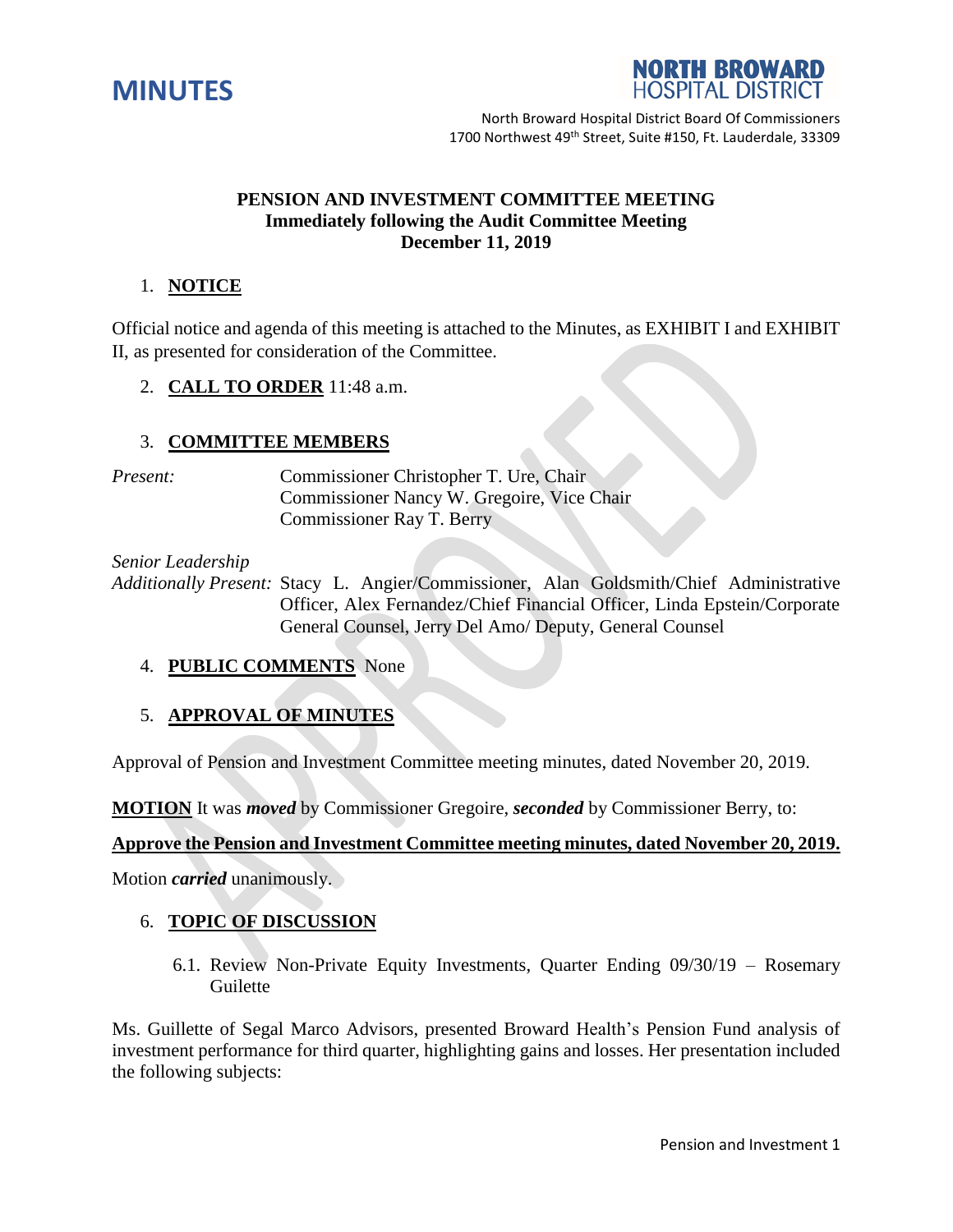

**NORTH BROWARD HOSPITAL DISTRICT** 

North Broward Hospital District Board Of Commissioners 1700 Northwest 49<sup>th</sup> Street, Suite #150, Ft. Lauderdale, 33309

- Financial Market Conditions
- Total Fund
- Domestic Equity Managers
- International Equity Managers
- Emerging Markets Equity Managers
- Fixed Income Managers
- Global Fixed Income Managers
- Macs Managers
- Real Estate Managers
- Hedge Fund of Funds
- Closed-Ended Funds
- Private Real Estate
- Infrastructure Managers
- Investment Manager Roster

Ms. Guillette reported on the Unrestricted Fund, reviewing asset allocation and total fund performance.

- Financial Market Conditions
- Total Fund
- Domestic Equity Managers
- International Equity Managers
- Emerging Markets Equity Managers
- Fixed Income Managers
- Global Fixed Income Managers
- Macs Managers
- Real Estate Managers
- Hedge Fund of Funds
- Closed-Ended Funds
- Private Real Estate Managers
- Infrastructure Managers
- Short Term Assets
- Investment Manager Roster

Ms. Guillette shared the weaknesses and strengths for Broward Health's money managers, which she confirmed were added to both the restricted and unrestricted portfolios.

- JP Morgan and Brandes: Emerging Market
- Blackrock and Loomis: Unconstrained Fixed Income
- Dune and Brookfield: Real Estate
- Schroeder: Multi Asset Class